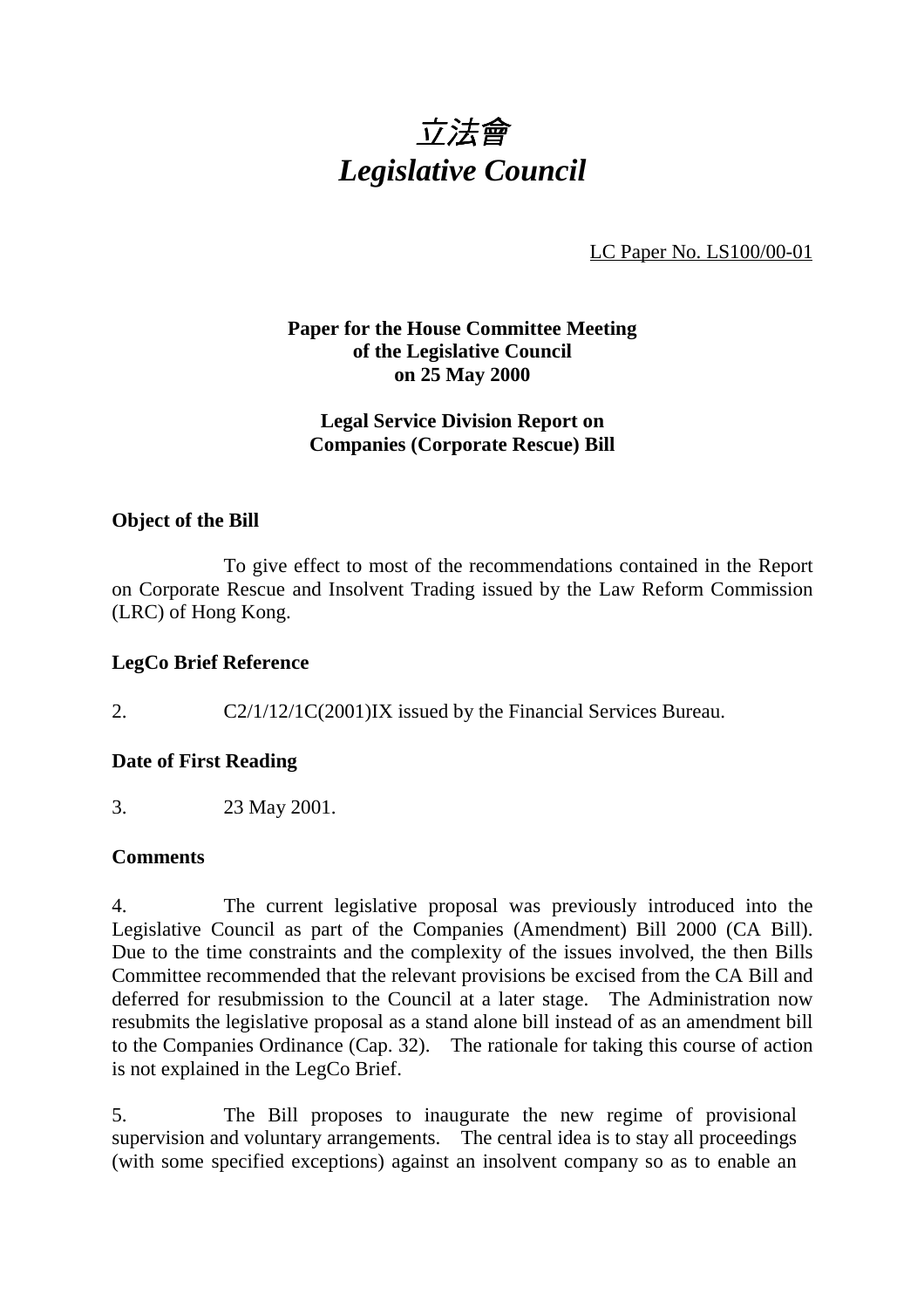independent professional appointed as a provisional supervisor to prepare a proposal which could salvage the company or part of its undertaking, or achieve the more advantageous realization of its assets or satisfaction of its debts and liabilities. The period of stay ("moratorium") would initially be 30 days which could be extended by the court up to six months upon application by the provisional supervisor. The new regime would not apply to -

- (a) authorized institutions within the meaning of the Banking Ordinance (Cap. 155);
- (b) authorized insurers within the meaning of the Insurance Companies Ordinance (Cap. 41);
- (c) clearing houses, exchange companies or registered persons within the meaning of section 2(1) of the Securities and Futures Commission Ordinance (Cap. 24);
- (d) recognized exchange controllers within the meaning of section 2(1) of the Exchanges and Clearing Houses (Merger) Ordinance (Cap. 555); or
- (e) licensed leveraged foreign exchange traders within the meaning of section 2(1) of the Leveraged Foreign Exchange Trading Ordinance (Cap. 451).

6. One of the pre-conditions for invoking the moratorium is that the company concerned has paid, or has sufficient funds in a trust account to settle, all amounts due to its employees and former employees under the Employment Ordinance (Cap. 57) before the commencement of the moratorium. Members of the Bills Committee on the CA Bill had suggested the provision of some flexibility to the requirement of settling all arrears due and owing by the company to its employees. The Administration had consulted the Labour Advisory Board (LAB) and the Protection of Wages on Insolvency Fund (PWIF) Board on this matter. Both objected to the flexibility proposal. Hence, the aforesaid requirement has remained wholly unchanged in the Bill.

7. Complementary to the new regime of moratorium is the introduction of the concept of "insolvent trade" (Clause 8 of Schedule 8). When a company is unable to pay its debts when they become due and the directors or manager of that company knowing that the company cannot avoid insolvency continue to incur debts, each of them could, upon the application of the liquidator in the subsequent liquidation of the company, be declared by the court to be liable for insolvent trading, and be ordered to pay such compensation to the company as the court may think proper in all the circumstances of the case. The Administration believes that this provision could encourage directors and senior management of a corporation to act on insolvency earlier rather than later.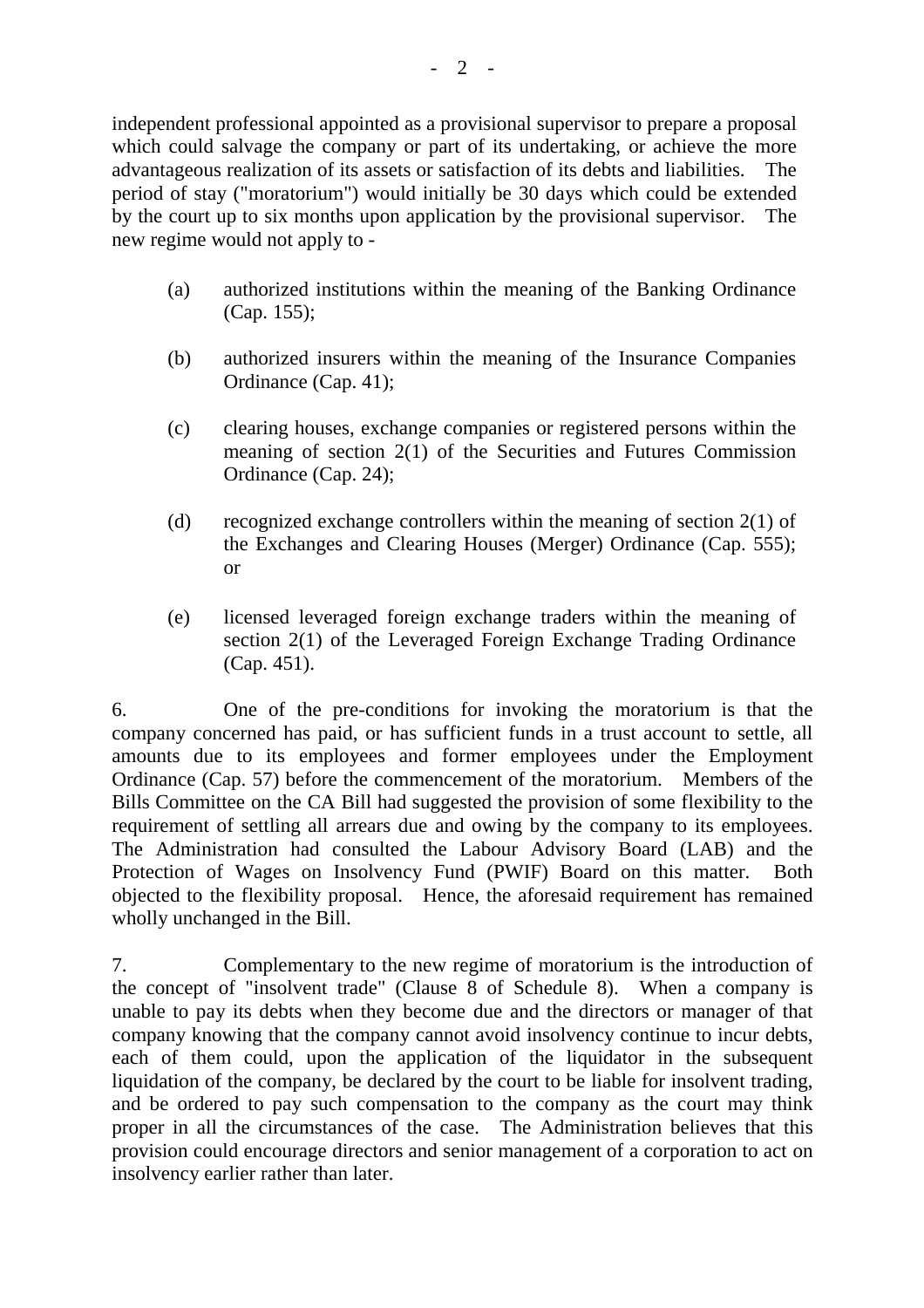8. Under the CA Bill, only the major secured creditor may object to the initiation of the provisional supervision. Minor secured creditors would be treated the same as unsecured creditors. Concern was expressed that such approach might change the existing practice of secured lending and cause confusion and uncertainty amongst the lending institutions and the business community. It is now expressly stipulated in clause 23(1) of the Bill that no proposal or modification that affects the right of a secured creditor of the company shall be approved without the consent in writing of the creditor concerned.

9. The Bill now also protects the interests of the members of a company. A member who is aggrieved by a resolution passed by a relevant meeting of creditors in relation to the company may apply to the court on the ground that the resolution substantially prejudices his rights as such a member (clause 23(3)).

10. Clause 17 of the Bill permits the payment of reasonable costs to specified persons in connection with the provision of a statement of affairs of the company under provisional supervision, or the provision of documents or records relating to the company, and such information about the business, affairs, property or financial circumstances of the company as the provisional supervisor may reasonably require. The Bill has taken on board a suggestion of the Bills Committee on CA Bill by requiring the specified person to apply to the provisional supervisor for approval prior to the costs being incurred (clause 17(4)).

# **Public Consultation**

11. According to the LegCo Brief, the Subcommittee on Insolvency of LRC carried out a public consultation on the concept of corporate rescue in 1995. The Financial Services Bureau conducted a consultation exercise on certain proposals of the LRC in 1998 amongst 26 major business/professional and employer/employee bodies. The results of the consultation were reported to the Panel on Financial Affairs in June 1999.

12. The Standing Committee on Companies Law Review supported the introduction of a statutory corporate rescue at one of its meetings in 1996 and expressed its view on the draft provisions on corporate rescue and insolvent trading in December 1999. It expressed concern over a possible conflict of interest that might arise if the provisional supervisor was allowed to become the liquidator in the winding up of the company if the creditors had so resolved. The Administration believes that such appointment makes commercial sense and would save time and money as the supervisor would be able to proceed quickly with the winding up on the basis of his knowledge of the affairs of the company.

# **Consultation with LegCo Panel**

13. Members of the Panel on Financial Affairs were briefed at the meeting